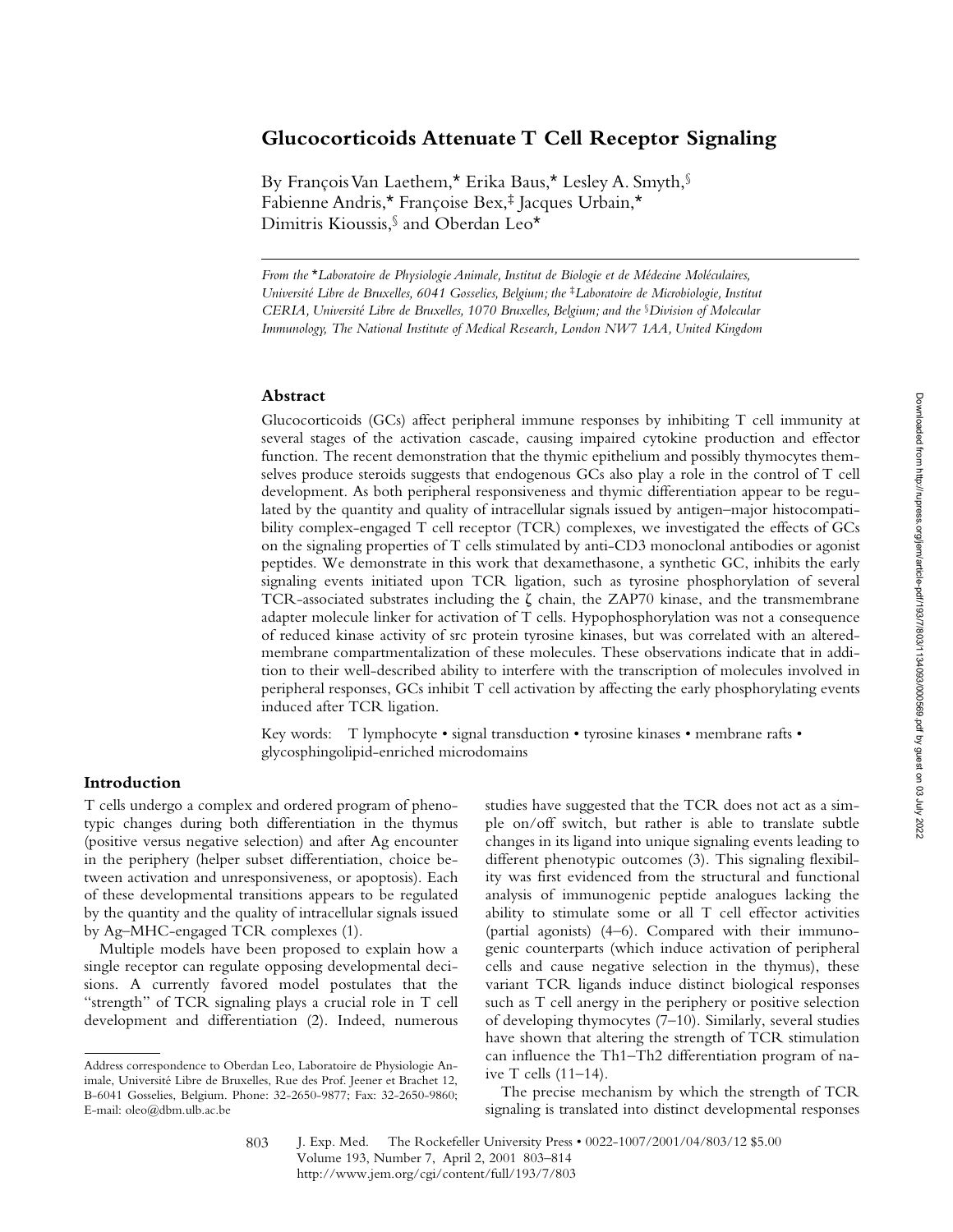is presently unknown. Recently, studies performed on mature T cells stimulated by variant TCR ligands have related unique functional responses to a novel pattern of early TCR-associated tyrosine phosphorylations. Stimulation of naive T cells with a strong agonist peptide induces a full spectrum of signaling events, including saturated phosphorylation of the TCR-associated  $\zeta$  chain, the adaptor molecule linker for activation of  $T$  cells  $(LAT)$ ,<sup>1</sup> and the *syk* kinase ZAP70, leading to sustained mobilization of intracellular calcium and cytokine gene transcription. Stimulation of cells with a low-avidity ligand is followed by an incomplete phosphorylation program, characterized by the predominance of the p21 phosphorylated form of the TCR-associated  $\zeta$  chain and the lack of phosphorylation of ZAP70 (15–17). However, studies performed with developing thymocytes suggest that weak TCR ligands known to induce positive selection do not necessarily induce a unique phosphorylation pattern in these cells (qualitatively different), but rather a gradient of phosphorylation events (quantitatively different; reference 9). In either event, these studies suggest that the level of phosphorylation of the receptor-associated immunoreceptor tyrosine-based activation motifs (ITAMs) reflects the intensity of the early signals derived by the TCR and may therefore serve as a first level of regulation for determining signaling thresholds (1).

In most models studied to date, the nature of the signals issued by the TCR and the resulting functional response appears to be determined by the overall avidity of the APC–T cell interaction, which is influenced by the affinity of the Ag–MHC ligand for the TCR (18, 19), the extent of receptor–coreceptor aggregation, and the nature of accessory signals provided by the APCs (2, 20). However, numerous studies have shown that immune responses in vivo are not simply controlled by Ag recognition and cell–cell interactions between lymphoid cells, but are also sensitive to the endocrine milieu. Glucocorticoids (GCs) are well known immunoregulatory agents widely used for the treatment of autoimmune and allergic diseases and to prevent or delay graft rejection (21). GCs are thought to exert their antiinflammatory effect by inhibiting (directly or via interaction with other transcription factors) the transcription of molecules (including cytokines) involved in peripheral immune responses (22). Recently GCs have been shown to regulate cell fate decisions both in the thymus and in the periphery (23, 24), suggesting that they may affect TCR signaling in a more complex manner than previously anticipated. The observation that GCs regulate developmental steps known to be sensitive to the strength of signals delivered to the TCR prompted us to study the mechanisms by which dexamethasone (DEX), a GC analogue, inhibits T

cell activation. We demonstrate in this report that GCs affect the signaling properties of the TCR by inhibiting the early phosphorylating events induced after TCR ligation, possibly through altered membrane compartmentalization of several key enzymes and substrates. These observations indicate that the nature of membrane-proximal signals delivered by the TCR is not only determined by the ligand structure and avidity, but is also sensitive to the hormonal environment, and suggest therefore a novel mechanism by which steroids may regulate T cell differentiation and responsiveness.

#### **Materials and Methods**

*Mice.* Balb/c mice, 6–8 wk old, were purchased from Charles River Laboratories. Mice transgenic for the  $\alpha\beta$  TCR, from the F5 cytotoxic T cell clone, were generated as described previously  $(25)$ . These mice were crossed onto  $\beta$ 2-microglobulin  $(\beta2m)$ -negative and recombination activating gene (Rag)-1–negative backgrounds and are referred to as F5  $\beta$ 2m<sup>-/-</sup>Rag1<sup>-/-</sup>.

*Cell Culture, Reagents, and Abs.* The pigeon cytochrome c/IEkspecific 3B4.15 murine hybridoma cell line was described elsewhere (26). The thymic epithelial cell line YO1 (H-2b) was generated as described previously (27). DEX (soluble in ethanol), cycloheximide, saponin, and methyl- $\beta$ -cyclodextrin were purchased from Sigma-Aldrich. RU486 was obtained from Roussel UCLAF. Cells were cultured in RPMI 1640 (Life Technologies) supplemented with 5% FCS, nonessentials amino acids, 2 mM L-glutamine, penicillin-streptomycin, and  $5 \times 10^{-5}$  M  $\beta$ -mercaptoethanol. Abs used in this study were specific for the following markers: CD3e (hamster mAb 145-2C11, American Type Culture Collection; and mouse mAb 7D6, reference 28); CD3 $\zeta$ (hamster mAb H146-968; provided by Dr. R. Kubo, National Jewish Medical Center, Denver, CO); CD4 (rat mAb GK1.5; American Type Culture Collection); TCR- $\beta$  (hamster mAb H57-95; provided by Dr. R. Kubo); ZAP70 (rabbit serum 1222; provided by Dr. A. Weiss, University of California at San Francisco, San Francisco, CA); LAT (rabbit serum 3023; provided by Dr. L. Samelson, National Institutes of Health, Bethesda, MD); Lck (mouse mAb; Santa Cruz Biotechnology, Inc.); Fyn (rabbit serum; Santa Cruz Biotechnology, Inc.); CD90.1 (mouse mAb OX7; provided by D.P. Draper, Academy of Sciences of the Czech Republic, Prague, Czech Republic); phospholipase C  $(PLC)\gamma1$  (rabbit serum; Santa Cruz Biotechnology, Inc.); phosphotyrosine (mouse mAb 4G10; Upstate Biotechnology); CD45 (rat mAb M1/9.3.4.HL.2; American Type Culture Collection); and CD90 (mouse mAb HO-13.4; American Type Culture Collection). When indicated, Abs from ascitic fluids grown in nude mice were purified by anion exchange chromatography (mono Q; Amersham Pharmacia Biotech). F5  $\beta 2m^{-/-}$ Rag1<sup>-/-</sup> thymocytes were stimulated with the following peptides: NP68 (from the nucleoprotein of influenza virus A/NT/60/68 [NP366–374]) and the control peptide glycosaminoglycan (GAG) (from the GAG protein of the SF2 strain of HIV [390– 398]). They were both synthesized on a peptide synthesizer (model 430A; Applied Biosystems).

*Cell Stimulation, Immunoprecipitations, and Western Blot Analyses.* Thymocytes and T cell hybridomas were cultured for 16 h at 37°C in DEX or solvent (ethanol)-supplemented media, pelleted, and resuspended at  $4 \times 10^{7}$ – $10^{8}$  cells/ml in complete media. Cells were incubated for 5 min with anti-CD3 mAbs (clone 7D6, 10  $\mu$ g/ml) and then cross-linked with rabbit anti-mouse Ig

<sup>&</sup>lt;sup>1</sup>Abbreviations used in this paper:  $\beta$ 2m,  $\beta$ 2-microglobulin; DEX, dexamethasone; GAG, glycosaminoglycan; GC, glucocorticoid; GEM, glycolipid-enriched membrane microdomain; GPI, glycosyl phosphatidylinositol; HRP, horseradish peroxidase; ITAM, immunoreceptor tyrosine-based activation motif; LAT, linker for activation of T cells; MES, morpholinoethane sulfonic acid; PLC, phospholipase C; PTK, protein tyrosine kinase; Rag, recombination activating gene.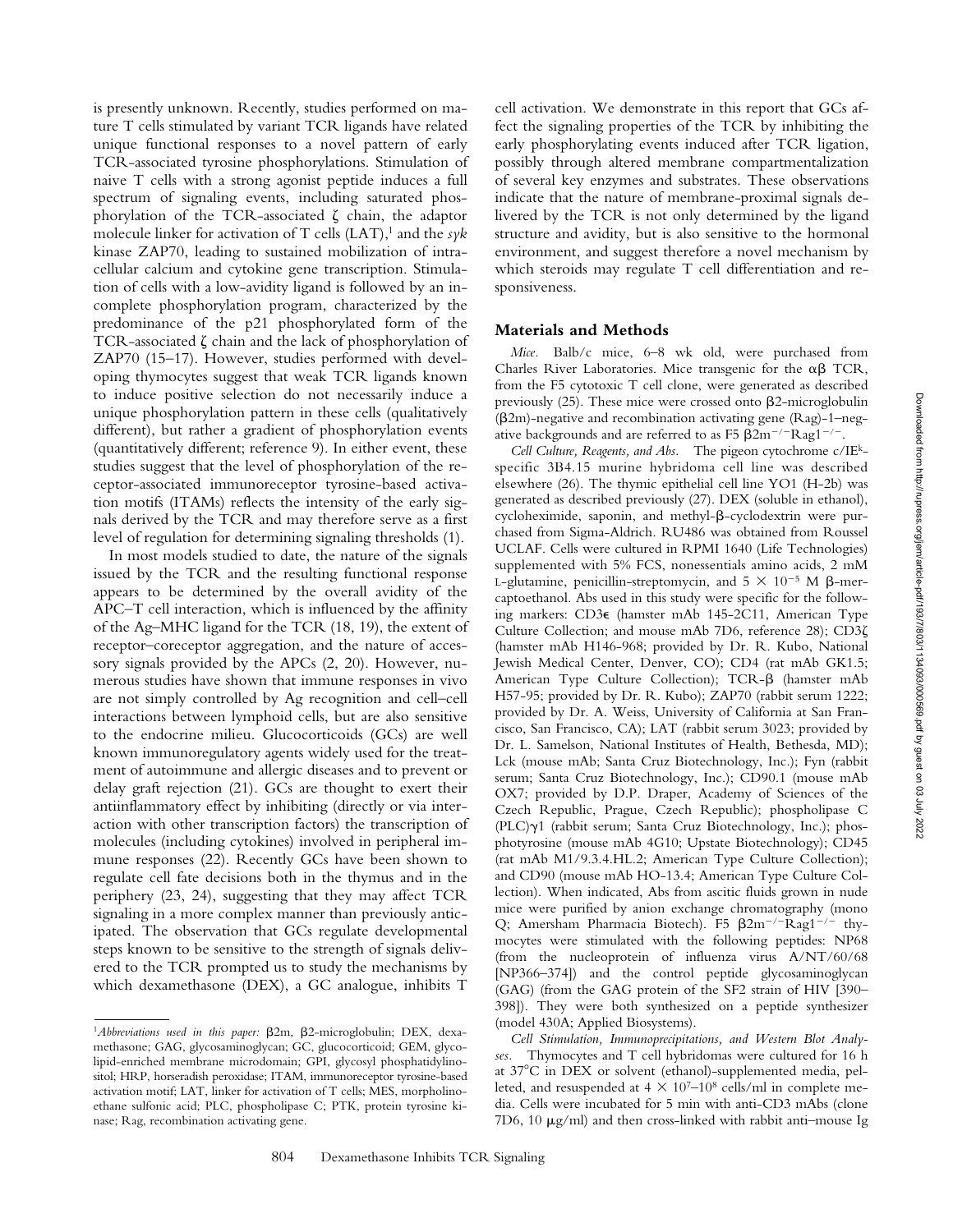(20  $\mu$ l serum/ml) for 90 s at 37°C. F5  $\beta$ 2m<sup>-/-</sup>Rag1<sup>-/-</sup> (5  $\times$  10<sup>7</sup>) thymocytes were centrifuged briefly onto a monolayer of YO1 cells that were preincubated with the peptides for 2 h at  $37^{\circ}$ C. After 5 min, thymocytes were removed and rapidly sedimented. Cells were lysed in ice-cold 1% Brij97 lysis buffer (200 mM boric acid, 150 mM NaCl, pH 8.0) containing 5 mM EDTA, 2 mM sodium orthovanadate, 1 mM PMSF, 5 mM sodium fluoride, and 1 U/ml aprotinin). After clarification (13,000 rpm for 15 min), cell lysates were subjected to immunoprecipitation with the indicated Abs. Immunoprecipitations were performed using mAbs directly coupled to CNBr-activated Sepharose beads (Amersham Pharmacia Biotech) or using polyclonal rabbit Abs and protein A/G–Sepharose beads (Santa Cruz Biotechnology, Inc.). Note that TCR complex–associated structures were immunoprecipitated using the 145-2C11 anti-CD3e mAb. The 7D6 anti-CD3 mAb used for TCR cross-linking does not compete with the 145-2C11 mAb for binding to the TCR complex (28), enabling 145-2C11–coupled beads to immunoprecipitate all TCR structures. Immunoprecipitates were resolved on SDS-PAGE (14% gels; Novex) under reducing conditions. Secondary reagents included horseradish peroxidase (HRP)-coupled protein A (Sigma-Aldrich), HRP-sheep anti–mouse IgG (SAM; Abcam), and HRP-goat anti–rat IgG (GAR; Southern Biotechnology Associates, Inc.). Western blotting and visualization of proteins by enhanced chemiluminescence (ECL; Amersham Pharmacia Biotech) were performed as described previously (26). Densitometric analysis was performed with the Molecular Analyst® software (Bio-Rad Laboratories).

*Subcellular Fractionation.* Membrane and cytosol fractions were obtained as follows. Cells  $(4 \times 10^7)$  were pelleted and suspended at 108 cells/ml in ice-cold lysis buffer containing 50 mM Tris, 5 mM EDTA, and a complete, EDTA-free protease inhibitor cocktail (Roche Biochemicals). The lysate was homogenized and centrifuged at  $1,600$  rpm for 2 min at  $4^{\circ}$ C to remove nonlysed cells and nuclei. The supernatant was ultracentrifuged at 22,000 rpm for 15 min at  $4^{\circ}$ C in an AH650 Sorvall rotor. The supernatant was collected as the cytosol preparation (108 cell equivalent/ml). The pellet was washed, resuspended at  $2 \times 10^8$ cell equivalent/ml in lysis buffer, and used as the membrane preparation. Proteins from the samples were then separated by SDS-PAGE as described in the above section.

*Kinase Assays.* Kinase immune complexes from  $2 \times 10^7$  hybridomas were incubated with  $5 \mu Ci$  of adenosine triphosphate ([g-32P]ATP; Amersham Pharmacia Biotech) and the exogenous kinase substrate enolase (Roche Biochemicals) in kinase buffer (Hepes 20 mM, pH 7.4, 100 mM NaCl, 10 mM MgCl<sub>2</sub>, 10 mM MnCl<sub>2</sub>, 50 mM NaF, and 1  $\mu$ M ATP) for 2 or 10 min at 30°C. Reactions were stopped by adding ice-cold reducing buffer. Immune complexes were then separated by SDS-PAGE and exposed to x-ray film (Eastman Kodak Co.). One fourth of the immunoprecipitates were subjected to Western blotting with the indicated Abs.

*TCR Downregulation.* Control and DEX-treated T cell hybridomas were incubated for 1 h on flat-bottomed 96-well tissue culture plates precoated with 10  $\mu$ g/ml purified anti–TCR- $\beta$  in PBS solution. CD3 $\epsilon$  expression was assayed by flow cytometry (FACSort™; Becton Dickinson) using FITC-coupled 145-2C11 (produced in our laboratory using standard techniques).

*Glycolipid-enriched Membrane Microdomain Isolation.* Purification of glycolipid-enriched membrane microdomains (GEMs) was performed as described (29, 30). 108/ml T cell hybridomas were lysed on ice in 1 ml MNE buffer (morpholinoethane sulfonic acid [MES] 50 mM, pH 6.5, 150 mM NaCl, 5 mM EDTA)

containing 1% Triton X-100 (wt/vol), 1 mM  $Na<sub>3</sub>VO<sub>4</sub>$ , 1 mM PMSF, and 1 mM NaF. Lysates were gently sonicated (five bursts of 5 s at 5 W) and cleared at 5,000 rpm for 10 min at  $4^{\circ}$ C. 1 ml supernatant was mixed with an equivalent volume of 80% sucrose made with MNE buffer and transferred to a 5-ml ultracentrifuge tube. This solution was carefully overlaid with 2 ml of 35% sucrose followed by 1 ml of 5% sucrose (both prepared in MNE buffer) and the tubes were placed in a cooled AH650 Sorvall rotor. The gradients were then ultracentrifuged at 39,000 rpm for 16 h at  $4^{\circ}$ C. The GEM-containing fraction was obtained by collecting the 5–35% sucrose interface, and the non-GEMs and cytosolic fractions were harvested at the bottom of the gradient. Fractions were then subjected to SDS-PAGE under reducing conditions except for CD90 and CD45, which required nonreducing conditions for adequate detection. Blots were revealed using the appropriate primary and HRP secondary reagents and developed by chemiluminescence. GM1 gangliosides were visualized using HRP-coupled cholera toxin B subunit (Calbiochem). GEM fractions were concentrated as described (31) and phosphoproteins were detected by Western blot analysis.

# **Results**

*DEX Inhibits TCR-proximal Tyrosine Phosphorylations.* GCs inhibit T cell–dependent immunity by blocking both cytokine production and cell proliferation (22). The 3B4.15 murine T cell hybridoma (26) was used in this study as a model cell line to gain insight into the mechanisms by which GCs antagonize signals delivered via the TCR, as DEX inhibits TCR-induced IL-2 synthesis in this cell line (Fig. 1 A), without affecting cell viability (as assessed by 3-[4,5-dimethylthiazol-2-yl]-2,5-diphenyltetrazolium bromide [MTT] colorimetric assay; data not shown). 3B4.15 cells were incubated overnight in DEX or solvent (ethanol)-supplemented media and an equivalent number of cells were stimulated with an anti-CD3e mAb (clone 7D6) at  $37^{\circ}$ C for 90 s. Whole cell lysates from control and Ab-stimulated cells were submitted to immunoprecipitation using anti-CD3e–coupled agarose beads (clone 145-2C11) and analyzed for protein tyrosine phosphorylation by immunoblotting (Fig. 1 B). Stimulation of control cells led to the tyrosine phosphorylation of several CD3e-associated substrates, including both a p23 and a p21 form of phospho- $\zeta$ , a TCR-associated phosphoprotein of 28–29 kD probably related to the phosphorylated form of the CD3e subunit, and a molecule of 70 kD that was identified as ZAP70 by immunoblotting (Fig. 1 B). The intensity of some of these bands was reduced in extracts from mAb-stimulated DEX-treated cells, suggesting that DEX affected the early steps of TCR signaling in this cell line. TCR stimulation appeared to be qualitatively affected by GCs, as ZAP70, phospho-CD3e, and the high molecular weight form of phospho- $\zeta$  (p23) appeared to be selectively hypophosphorylated in DEX-treated cells compared with the p21 form of phospho- $\zeta$  (Fig. 1 B). The preferential inhibition of the p23 high molecular weight form of phospho-ζ over the p21 isoform by DEX was further confirmed by scan densitometry analysis of multiple independent experiments (Fig. 1 C). Although DEX inhibited the tyrosine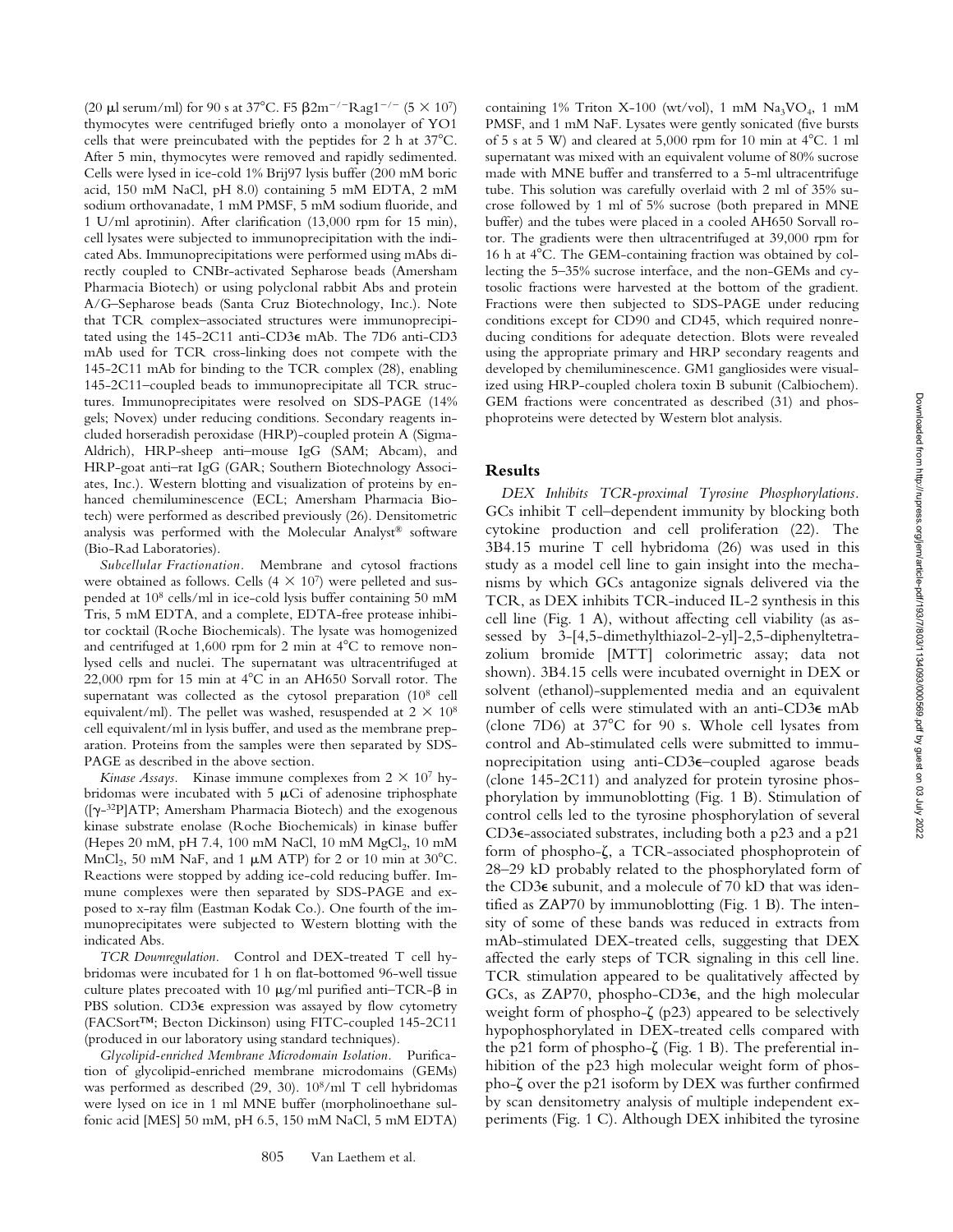

phosphorylation of ZAP70 in T cell hybrids, it did not affect its ability to associate with the TCR complex upon CD3 triggering (Fig. 1 B). Accordingly, immunoprecipitation studies using anti-ZAP70 Abs revealed that only unphosphorylated forms of ZAP70 were found to associate with the TCR complex (Fig. 1 D). Of note, the integral membrane adaptor molecule LAT is phosphorylated at multiple tyrosine residues after TCR activation, creating docking sites for numerous signaling molecules, including PLCy1, Gads, and Grb2 (32-34). As LAT represents a likely substrate for ZAP70, we investigated the effect of GCs on its phosphorylation status. As shown in Fig. 1 E, DEX was found to downregulate LAT tyrosine phosphorylation induced upon TCR triggering, without affecting LAT protein expression.

Steroid hormones may affect cell function through both classical "genomic" effects (requiring binding to intracellular receptors and novel protein synthesis) and "nongenomic" rapid (within minutes) effects mediated through binding to putative membrane receptors (35). To investigate the mechanism by which DEX affects the early wave of intracellular tyrosine phosphorylation, T cell hybrids were incubated in DEX-supplemented media and the kinetics and the sensitivity to an intracellular GC receptor

**Figure 1.** DEX causes partial signaling in anti-CD3– stimulated T cell hybridoma cells. (A) T cell hybrids  $(3 \times 10^4 \text{ cells/well})$  were stimulated by graded doses of plastic-adsorbed anti-CD3 $\epsilon$  mAbs in control or 1  $\mu$ M DEX-supplemented media. Supernatants were collected after overnight culture and IL-2 content was determined using a standard ELISA. Results are expressed as the mean  $\pm$  SD of triplicate determinations. TCR signaling studies were performed as follows: T cell hybridomas ( $2 \times 10^7$  cells/lane) were cultured for 16 h with  $1 \mu M$  DEX or solvent (ethanol). An equivalent number of cells were left untreated or stimulated by TCR cross-linking for 2 min and lysed in Brij97 lysis buffer. (B) Lysates were immunoprecipitated (IP) with Sepharose beads coupled to anti-CD3€ or anti-CD3 $\zeta$ mAbs as indicated, resolved by SDS-PAGE, and immunoblotted (IB) with antiphosphotyrosine mAbs. The blot was subsequently stripped and reprobed with an mAb against CD3 $\zeta$  and a ZAP70-specific rabbit antiserum. (C) The intensity of phospho-ζ isoforms resolved by SDS-PAGE from nine independent experiments was quantitated by densitometric analysis. Results are expressed as percent inhibition of the relative intensity of bands in DEX- versus control-treated cells (mean  $\pm$ SD). (D and E) Lysates were immunoprecipitated with rabbit antisera raised against ZAP70 and LAT. Immunoprecipitates were resolved by SDS-PAGE and immunoblotted with antiphosphotyrosine mAbs. Stripped membranes were reprobed with antisera raised against ZAP70 and LAT (bottom). Similar results were obtained in three independent experiments. D, DEX.

antagonist and to a protein synthesis inhibitor were analyzed. As shown in Fig. 2 (and keeping with our own previous observations, reference 26), the inhibitory effects of DEX on LAT phosphorylation were characterized by delayed onset  $(>6$  h) and required both binding to the GCs receptor and de novo protein synthesis. Accordingly, DEX did not inhibit TCR signal transduction in the Jurkat GC receptor–negative cell line (data not shown).

To establish whether DEX could inhibit signal transduction in murine thymic cells, thymocytes from adult Balb/c mice were treated in vitro with doses of DEX that did not significantly affect cell viability or cell surface TCR expression (data not shown) and were stimulated by anti-CD3 mAbs as described previously. Whole cell extracts were submitted to immunoprecipitation using anti-CD3e–coupled agarose beads and the phosphorylation status of CD3 associated chains was determined by immunoblotting. In agreement with published reports  $(36, 37)$ , the CD3 $\zeta$  chain was constitutively phosphorylated in thymocytes, migrating as a single p21 molecular species (Fig. 3 A). TCR stimulation led to the appearance of the  $p23$  phospho- $\zeta$  isoform, the p29 phospho-CD3e chain, and the p70 ZAP70 phosphoband (see also Fig. 3 B). In keeping with studies performed on a monoclonal cell line, treatment with low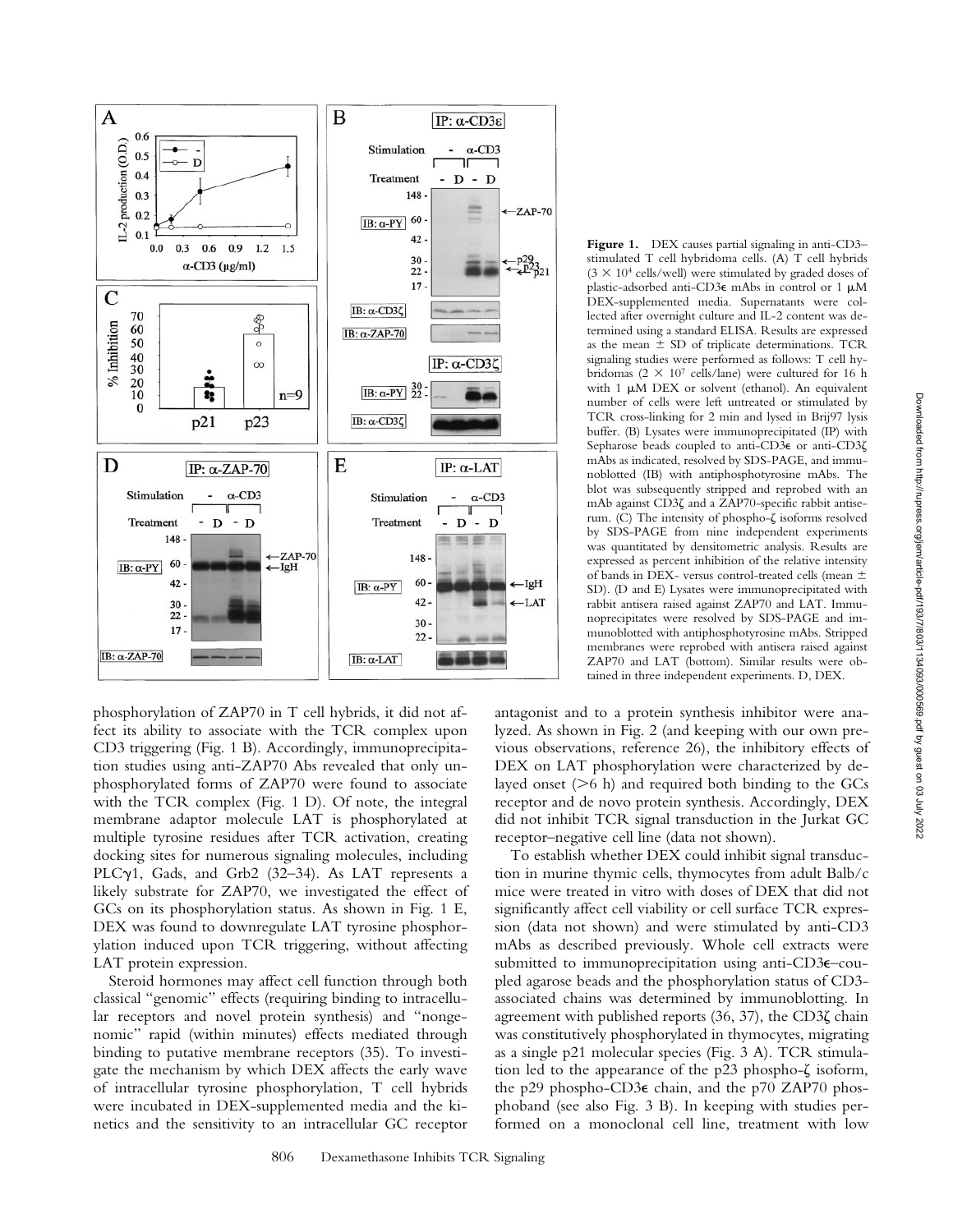

Figure 2. Inhibition of TCR signaling by DEX requires binding to the GC receptor and de novo protein synthesis. (A) T cell hybridomas were incubated with media or  $1 \mu M$  DEX for the indicated times before stimulation by anti-CD3 mAbs. T cell hybridomas were preincubated for 2 h in the presence of (B) the GC receptor antagonist RU486 (1  $\mu$ M RU) or (C) the protein synthesis inhibitor cycloheximide (0.25  $\mu$ g/ml CHX) before addition of  $0.1 \mu M$  DEX. The signaling properties of these cells were analyzed after a 16-h incubation period as described in the legend for Fig. 1. The results are representative of three independent experiments. D, DEX. IP, immunoprecipitation.

doses (in the nanomolar range) of DEX inhibited the early phosphorylating events secondary to TCR engagement, as shown by reduced intensity of multiple phosphotyrosinecontaining bands, including p70 (ZAP70), p29 (CD3 $\epsilon$ ), and the p21 and p23 isoforms of CD3 $\zeta$ . Reduction in the intensity of phospho- $\zeta$  was not related to a diminished expression of  $\zeta$ , as revealed by immunoblotting with an anti- $\zeta$ chain mAb.

To further investigate the effect of DEX on developing thymocytes, we used an in vitro model in which all T lineage cells expressed a single defined TCR. Because of the lack of MHC class I expression, thymocytes from F5  $\beta_2$ m<sup>-/-</sup>  $Rag1^{-/-}$  mice represent a homogeneous population of immature CD4<sup>+</sup>CD8<sup>+</sup> cells (9). These cells were incubated overnight in the presence of control or DEX-supplemented media, washed, and exposed to graded doses of agonist (NP68) or irrelevant (GAG) peptides presented by a thymic epithelial cell line in the absence of GCs. The phosphorylation state of TCR-associated substrates was assessed by phosphotyrosine-specific immunoblotting of anti-CD3e immunoprecipitates. As shown in Fig. 3 B, ligation of the F5 TCR on double positive thymocytes with NP68 resulted in the phosphorylation of several substrates, including ZAP70, CD3 $\epsilon$ , and the p23 isoform of the  $\zeta$  chain.



**Figure 3.** DEX inhibits the early steps of TCR signaling in thymocytes. (A) Balb/c thymocytes were incubated for 16 h in the indicated concentrations of DEX or solvent (ethanol). Cultured thymocytes were left untreated or stimulated by anti-CD3 mAbs at 37°C for 2 min and lysed in Brij97 lysis buffer. Cell lysates ( $2 \times 10^7$  cells/lane) were immunoprecipitated (IP) with an anti-CD3e mAb directly coupled to beads. The immunoprecipitates were resolved by SDS-PAGE and immunoblotted (IB) with antiphosphotyrosine mAbs. The amount of protein was compared by reblotting the membrane with anti-CD3 $\zeta$  mAbs (bottom). (B) F5  $\beta$ 2m<sup>-/-</sup>Rag1<sup>-/-</sup> thymocytes were cultured overnight in 1 nM DEX or solvent (ethanol) and left untreated or stimulated with the indicated doses of agonist (NP68) or irrelevant (GAG) peptides presented by YO1 thymic epithelial cells. Cell lysates (4  $\times$  10<sup>7</sup> cells/lane) were immunoprecipitated with anti-CD3e mAbs and the immunoprecipitates were resolved by SDS-PAGE and immunoblotted with antiphosphotyrosine mAbs. Membranes were then stripped and blotted with anti-CD3ζ mAbs (bottom). Similar results were obtained in three independent experiments. D, DEX.

The unrelated GAG peptide inefficiently stimulated the thymocytes in this assay (reference 9, and data not shown), inducing detectable p23 only when added at high concentrations (10 mM, Fig. 3 B; data not shown). Consistent with previous experiments (Figs. 1 B and 3 A), DEX attenuated TCR signaling, as judged by decreased phosphorylation of several CD3-associated substrates, including CD3e itself,  $ZAP70$ , and  $\zeta$ . DEX also inhibited the constitutive phosphorylation of the  $\zeta$  chain, as shown by reduced inten-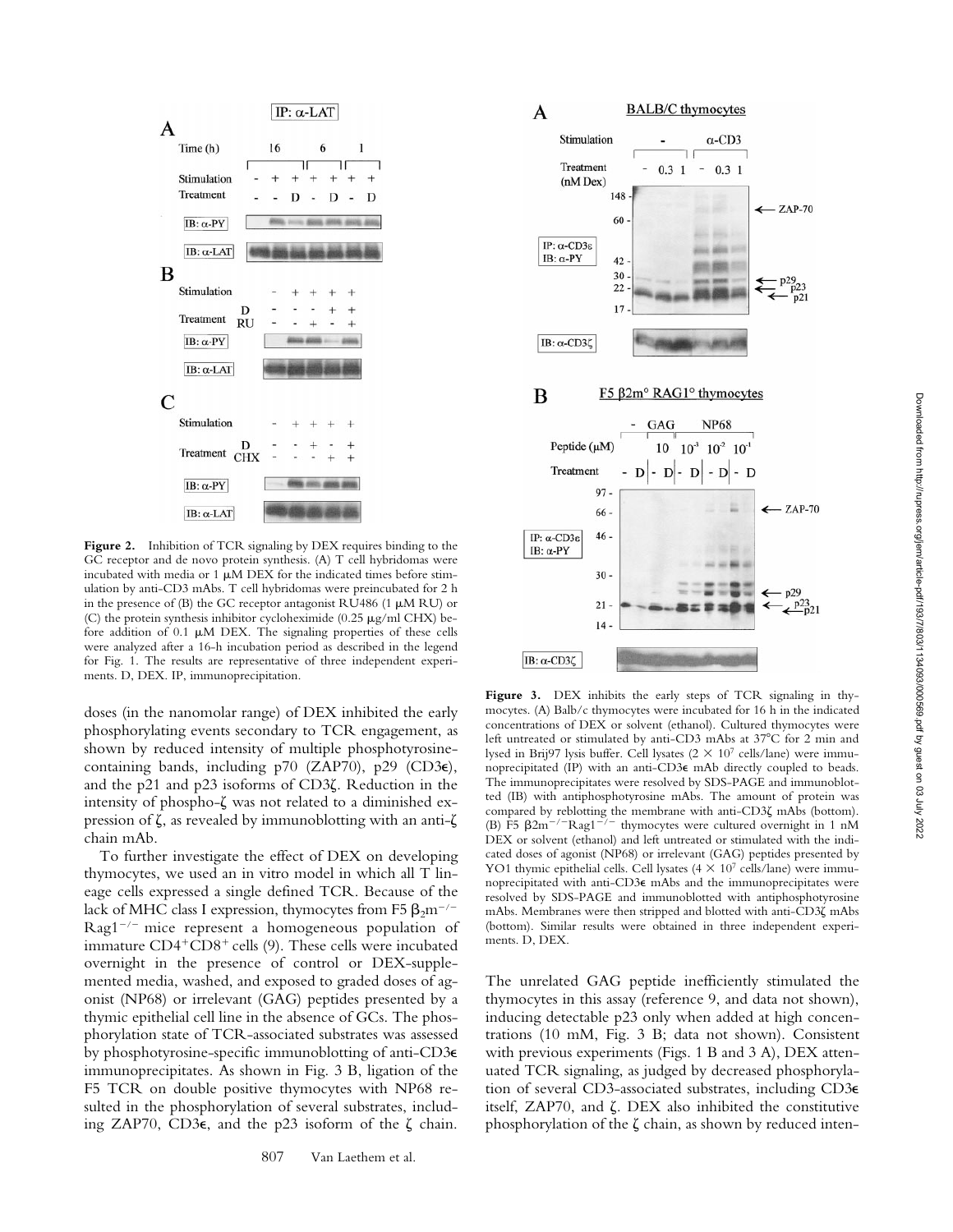

**Figure 4.** DEX inhibits activation-induced TCR downregulation. Control and DEX-treated (1  $\mu$ M) T cell hybridomas were stimulated by plastic-coated anti-TCR- $\beta$  mAbs (H57-957) for 1 h at 37°C in 96-well culture plates. Cells were then recovered and analyzed for CD3e expression by flow cytometry.

sity of the p21 band. A similar decrease in the  $\zeta$  chain p21 and p23 isoforms was also observed in anti-ZAP70 immunoprecipitates from DEX-treated, NP68-stimulated thymocytes (data not shown).

Collectively, these data demonstrate that DEX affects an early step of the TCR signaling cascade, resulting in decreased phosphorylation of several substrates known to play a key role in the recruitment and/or activation of downstream effectors regulating gene transcription.

*DEX Inhibits TCR Downregulation.* TCR-mediated activation of T lymphocytes results in rapid and long-lasting downregulation of cell surface–exposed TCR structures



*DEX Does Not Inhibit the Expression or the Enzymatic Activity of the Tyrosine Kinases p56lck and p59fyn.* Genetic and mutational analyses have demonstrated that tyrosine kinases of the *src* family are responsible for the early wave of intracellular phosphorylations initiated upon TCR triggering and for the subsequent TCR downmodulation (39– 41). Therefore, we wished to assess whether GC treatment affected the protein level and/or tyrosine kinase activity of the p56lck and p59fyn protein tyrosine kinases (PTKs). Immunoblotting experiments performed on whole cell extracts from the 3B4 cell line indicated that the expression levels of these kinases were not affected by DEX exposure (data not shown). To verify whether GCs affected protein intracellular partition, cytosolic and membrane extracts were prepared after overnight incubation of T cell hybrids in ethanol or DEX-supplemented media. The purification procedure was assessed by probing the blots with Abs to membrane-bound (CD90) and cytoplasmic proteins (PLC $\gamma$ 1, ZAP70). As shown in Fig. 5 A, DEX did not affect the intracellular localization of the p56lck and p59fyn



808 Dexamethasone Inhibits TCR Signaling

**Figure 5.** DEX does not affect the cellular distribution or the kinase activity of p56Lck and p59Fyn. (A) Cytosolic and membrane proteins from unstimulated control and DEX-treated hybridomas (4  $\times$  10<sup>7</sup> cells/ condition) were separated as described in Materials and Methods. Equivalent amounts of proteins from both fractions were separated by SDS-PAGE and blotted with the indicated Abs. Lysates from DEXtreated T cell hybridomas  $(2 \times 10^7 \text{ cells/lane})$  were immunoprecipitated (IP) with (B) anti-p56Lck mAbs, (C) anti-CD4 mAbs, or (D) a rabbit serum raised against p59Fyn, and the resulting immune complexes were incubated for the indicated times at  $30^{\circ}$ C with [g-32P]ATP and the exogenous substrate enolase, separated by SDS-PAGE, and exposed to x-ray film for 24 h. One fourth of the immune complexes were analyzed by immunoblotting with the relevant antikinase Ab (bottom). The results are representative of three independent experiments. D, DEX.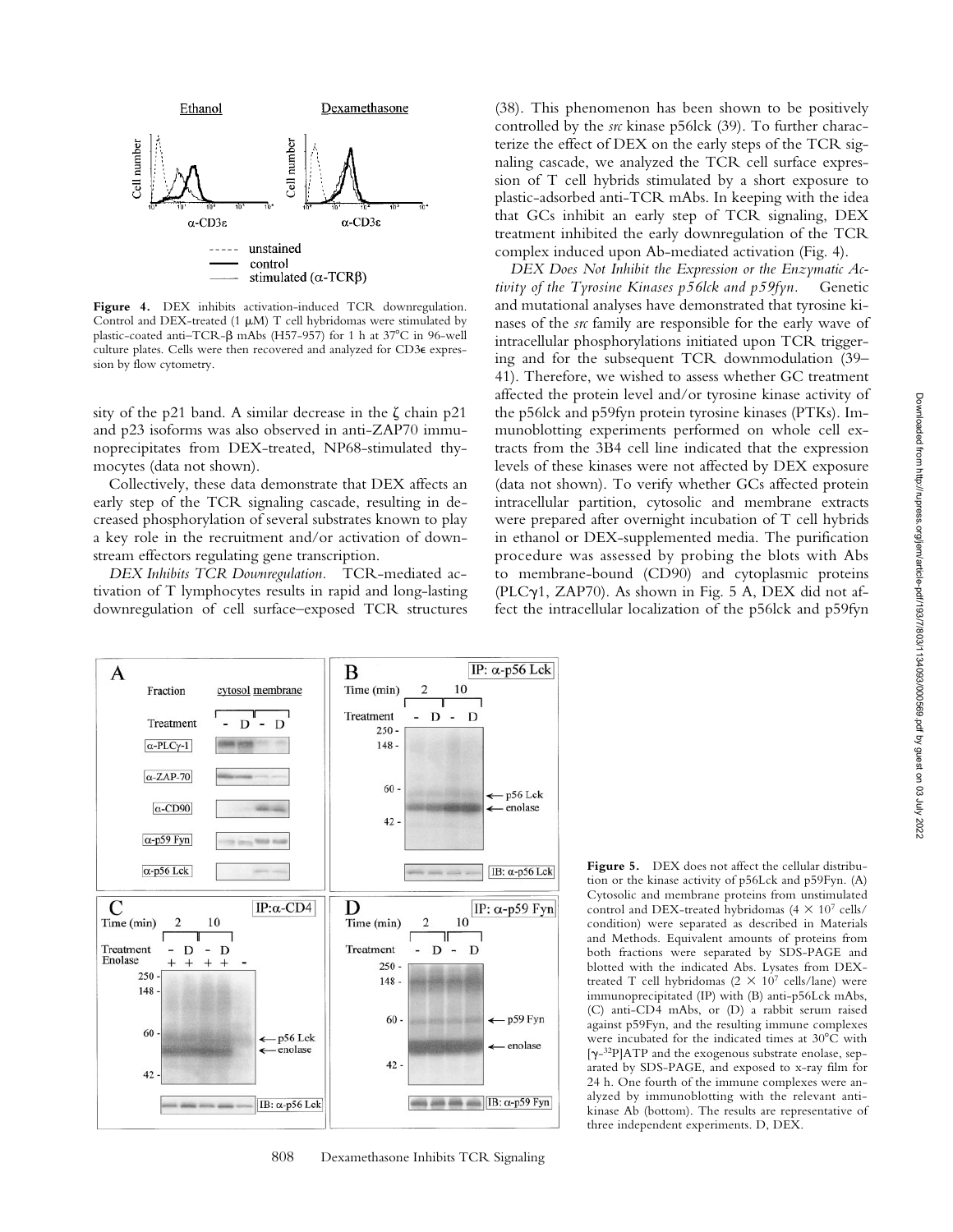PTKs. The in vitro enzymatic activity of the p56lck and the p59fyn PTKs was not significantly affected by overnight incubation in DEX-supplemented media, as assayed on the exogenous substrate enolase (Fig. 5, B and D). The faint bands migrating in the 56–60-kD range comigrate with bands revealed by antikinase Abs in Western blots performed in parallel gels and probably represent the autophosphorylated forms of these kinases (data not shown). DEX did not affect the protein levels and kinase activity of the CD4-associated forms of p56lck, as shown by immunoprecipitation studies performed using Abs to CD4 (Fig. 5 C). Collectively, these data indicated that DEX exposure did not affect the expression level or the in vitro enzymatic activity of the p56lck and p59fyn kinases.

*DEX Affects the Membrane Compartmentalization of Key Transducing Molecules.* Recently, the important role of GEMs or detergent-insoluble lipid rafts in cell signaling has been recognized (42, 43). These GEMs are enriched in glycosyl phosphatidylinositol (GPI)-linked glycoproteins and in other lipid-modified proteins such as tyrosine kinases of the *src* family, monomeric and heterotrimeric G proteins, G-coupled protein receptors, and the adaptor protein LAT (30, 42–45). The confinement of signaling molecules to membrane subdomains suggests that these compartments function as platforms for the formation of multicomponent transduction complexes (46, 47). Accordingly, studies performed on T lymphocytes have shown that raft integrity is required for effective TCR signal transduction (44, 48–50). To determine the effects of GCs on GEM composition, T cell hybrids were lysed in a cold buffer containing a nonionic detergent, and detergent-resistant membrane constituents were fractionated by ultracentrifugation in a sucrose gradient (51). The GEMs and the detergent-soluble fraction were analyzed by Western blot analysis using Abs and reagents to membrane components and signaling molecules. As expected, CD45, a transmembrane protein known to be excluded from the GEMs  $(52)$ , and PLC $\gamma$ 1, a cytoplasmic protein, were only detected in the soluble fraction (Fig. 6 A). DEX did not overtly affect the plasma membrane microdomains, as GEMs enriched for both the GPI-linked CD90/Thy-1 protein and the ganglioside GM1 could be isolated from both control and DEXtreated cells. However, GCs were found to selectively affect the submembrane localization of several key signaling molecules, since GEMs purified from DEX-treated cells displayed a marked decrease in the amount of p56lck, p59fyn, and LAT, as determined by Western blotting. DEX treatment did not affect the cellular expression level of these proteins, as judged by Western blots performed on whole cell extracts (data not shown), membrane fractions (Fig. 5 A), or specific immunoprecipitates (Fig. 1 E and Fig. 5, B and D). Noteworthy, since proteins in GEMs



809 Van Laethem et al.

Figure 6. DEX affects membrane signaling complexes. (A) GCs affect protein raft composition. Control and DEX-treated T cell hybridomas (108 cells/condition) were solubilized in 1% Triton X-100 MES lysis buffer, gently sonicated, and the subsequent lysates were ultracentrifuged in a sucrose gradient as described in Materials and Methods. Undiluted GEMs and cytoplasmic fractions (1:4 dilution to avoid abnormal migration) from control and DEXtreated unstimulated cells were separated by SDS-PAGE and immunoblotted with Abs to membrane-associated (CD90, CD45, CD3z, p59Fyn, p56Lck, LAT) and cytoplasmic (PLC $\gamma$ 1) proteins. The ganglioside GM1 was detected using HRP-coupled cholera toxin B subunit. (B) Reduced phospho-LAT in the GEM fraction of DEXtreated cells. Control and DEX-treated hybridomas were left untreated or stimulated by CD3 cross-linking for 2 min and lysed in 1% Triton X-100 MES buffer. Lysates were ultracentrifuged as described previously and GEM fractions were concentrated as described in Materials and Methods, separated by SDS-PAGE, and immunoblotted (IB) with antiphosphotyrosine mAbs. Similar results were obtained in five independent experiments. (C) Coimmunoprecipitation of LAT with CD90 requires membrane cholesterol. T cell hybridomas (107 cells/condition) were pretreated with 10 mM methyl- $\beta$ -cyclodextrin (MCD) for 30 min at 37 $^{\circ}$ C or with 0.2% saponin for 10 min at  $4^{\circ}$ C in PBS before lysis in 1% Triton X-100 MES buffer. After sonication, lysates were subjected to immunoprecipitation (IP) with anti-CD90 (clone HO-13.4)–coupled Sepharose beads. Immunoprecipitates were resolved by SDS-PAGE and immunoblotted with the indicated Abs. (D) DEX affects signaling complexes. T cell hybridomas were incubated in control and  $1 \mu M$  DEX-supplemented media before lysis and immunoprecipitation with anti-CD90 mAbs. Proteins in total extracts ( $2 \times 10^5$  cells/lane) or anti-CD90 immunoprecipitates (from 107 cells/lane) were revealed by immunoblotting with the indicated Abs. D, DEX.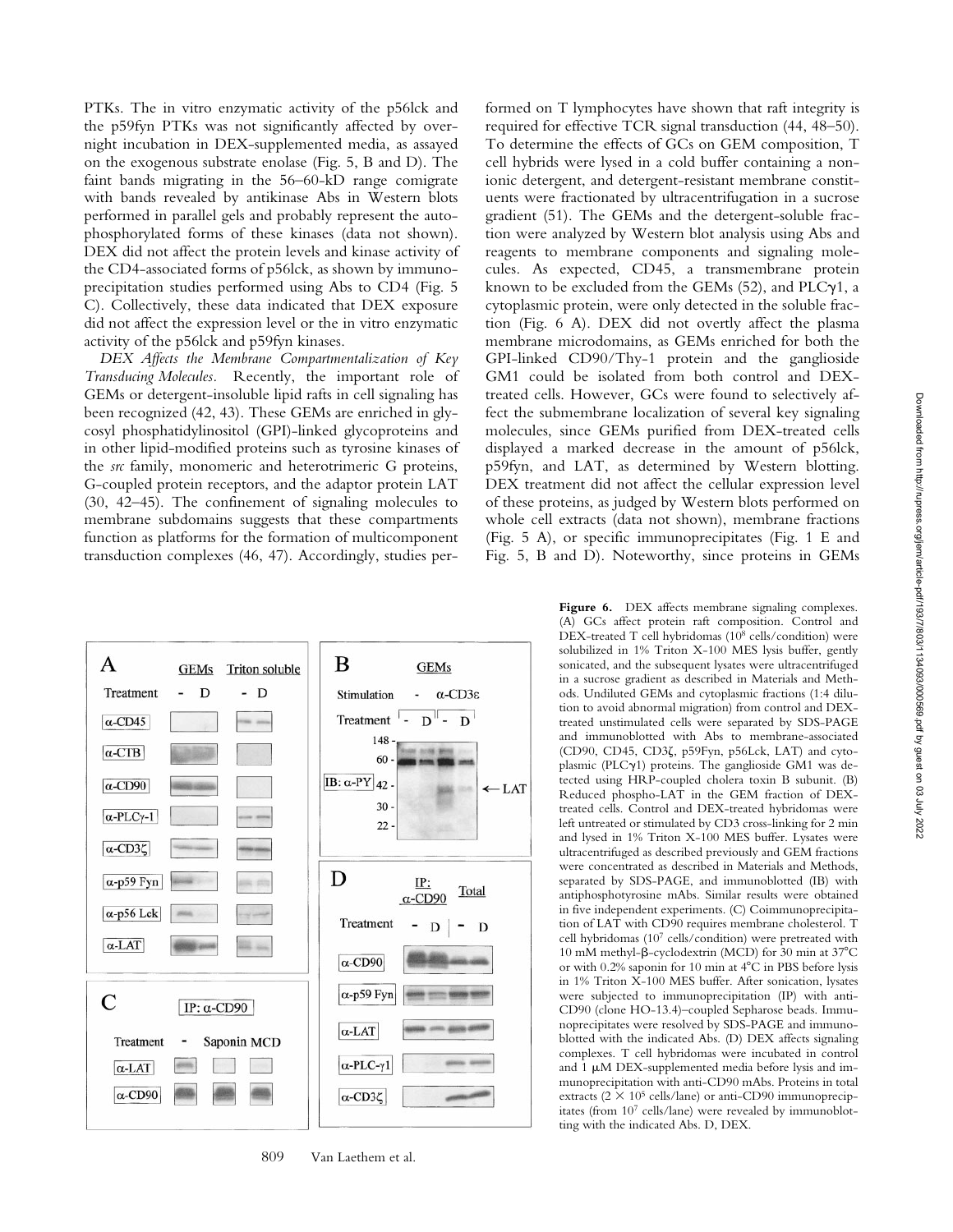only represent a minor fraction of the total cellular protein content ( $\sim$ 1–2%), loss of a given protein from the GEMs does not always lead to a detectable increase in the detergent-soluble fraction. Consistent with previous publications (44, 45), TCR activation led to the tyrosine phosphorylation of GEM-associated proteins such as LAT (Fig. 6 B). In keeping with observations performed on immunoprecipitates, DEX inhibited the amount of phospho-LAT in the GEM fraction (Fig. 6 B), possibly as a consequence of altered membrane compartmentalization and/or reduced access to the appropriate kinase.

The existence of signaling complexes at the cell membrane can also be demonstrated by coimmunoprecipitation studies. In particular, the GPI-anchored Thy-1 molecule is known to associate with elements of the intracellular signaling machinery (53, 54). Noteworthy, these molecular associations require membrane cholesterol, suggesting that such linkages may occur by virtue of colocalization to membrane subdomains (54). To further document the effects of GCs on these signaling complexes, postnuclear supernatants obtained after extraction of 3B4 cells in 1% Triton X-100 were immunoprecipitated using an anti–Thy-1 mAb and analyzed by immunoprecipitation. In keeping with previous observations, signaling proteins were found to coimmunoprecipitate with Thy-1 under these experimental conditions, whereas transmembrane  $(CD3\zeta)$  and cytoplasmic ( $PLC\gamma1$ ) proteins were excluded from these complexes (Fig. 6 D). Noteworthy, cholesterol depletion by methyl- $\beta$ -cyclodextrin or saponin prevented these molecular associations (including Thy-1/LAT coimmunoprecipitation, shown as an example in Fig. 6 C), suggesting that coimmunoprecipitation required membrane subdomain integrity. In agreement with our previous observations, anti–Thy-1 immunoprecipitates from DEX-treated cells displayed reduced amounts of p59fyn and LAT proteins, suggesting that GCs affected the association of several signaling molecules with membrane microdomains enriched in GPI-anchored proteins and cholesterol. Collectively, the observations reported in Fig. 6 strongly suggest that DEX inhibits the early steps of TCR signaling by affecting the submembrane localization of important signaling molecules.

## **Discussion**

GCs are potent immunosuppressive agents able to inhibit the expression of several proteins involved in inflammatory immune responses. In particular, their ability to inhibit T cell responses is thought to be related to the modulation of gene expression induced upon TCR triggering. Negative regulation of gene transcription in activated T lymphocytes can occur directly by competition for DNA binding sites in the promoter region of several cytokine-encoding genes, or indirectly, by sequestration/binding to transcription factors such as activator protein-1, nuclear factor kB, cAMP response element–binding protein (CREB), octamer binding factor 1, and signal transducer and activator of transcription 5 (55, and references therein). Previously, we

have shown that in addition to their effect on gene transcription, GCs can inhibit an early step of TCR-initiated signal transduction, causing impaired calcium flux in activated murine T lymphocytes and T cell hybrids (26). Recently, numerous reports have underlined the importance of the early signaling events in determining cell fate decision in the immune system, leading us to further explore the mechanisms by which GCs antagonize TCR-issued signals.

In this study we provide evidence that DEX, a synthetic GC analogue, affects the response of T cells to a given TCR ligand by interfering with a membrane-proximal phosphorylative event, thus identifying a novel mechanism by which GCs exert their antiinflammatory properties. TCR stimulation of DEX-treated cells led to a defective phosphorylation of CD3-associated substrates, including the  $\zeta$  chain. In keeping with numerous observations suggesting a key role for  $\zeta$  in transducing activation signals  $(3, \mathcal{L})$ 56), cells expressing reduced amounts of phospho- $\zeta$  also displayed reduced phosphorylation of other molecules known to play a major role in relaying activation signals to downstream effectors, including the ZAP70 kinase and the adaptor molecule LAT. The pattern of phosphorylative events evoked in DEX-treated cells suggests that GCs may affect T responses in a partial agonist fashion, as TCR occupancy in a DEX-treated T cell hybridoma only evoked a subset of the signaling events observed in control-stimulated cells. In particular, the recruitment of ZAP70 to the TCR complex and the accumulation of  $p21$  phospho- $\zeta$ were not or were only weakly affected by GCs in activated cells, whereas other intracellular events (phosphorylation of CD3 $\zeta$  p23 form, ZAP70, LAT, PLCy1, and sustained calcium influx; this study and reference 26) were inhibited. Similarly, the profile of phosphorylative events observed in DEX-treated thymocytes was reminiscent of the pattern of phosphoproteins induced by altered peptide ligands in developing thymocytes. Indeed, in the F5 TCR transgenic model, peptides known to favor positive selection in vitro were shown to reduce  $\zeta$  chain phosphorylations in a more quantitative that qualitative fashion (9). Previous studies have suggested that the ordered phosphorylation of  $CD3\zeta$ establishes the threshold for T cell activation (56). These studies identified the CD3-associated ITAM modules as critical signaling thresholds detectors, able to integrate graded signals such as TCR signal strength (15–17), costimulation (57–59), and CTLA4 engagement (60) into allor-none developmental decisions. This study demonstrates that  $CD3\zeta$  is also sensitive to the hormonal environment, suggesting an important and complex role for CD3-associated ITAMs in relaying external cues to the interior of the cell.

The mechanism by which DEX affects the early steps of TCR signaling was further studied using a T cell hybrid known to resist the proapoptotic effects of GCs (26). In this cell line, DEX did not affect the expression or the in vitro PTK activity of p56lck and p59fyn, which have been shown to positively regulate the early steps of signaling events (such as phosphorylation of  $CD3\zeta$  and TCR down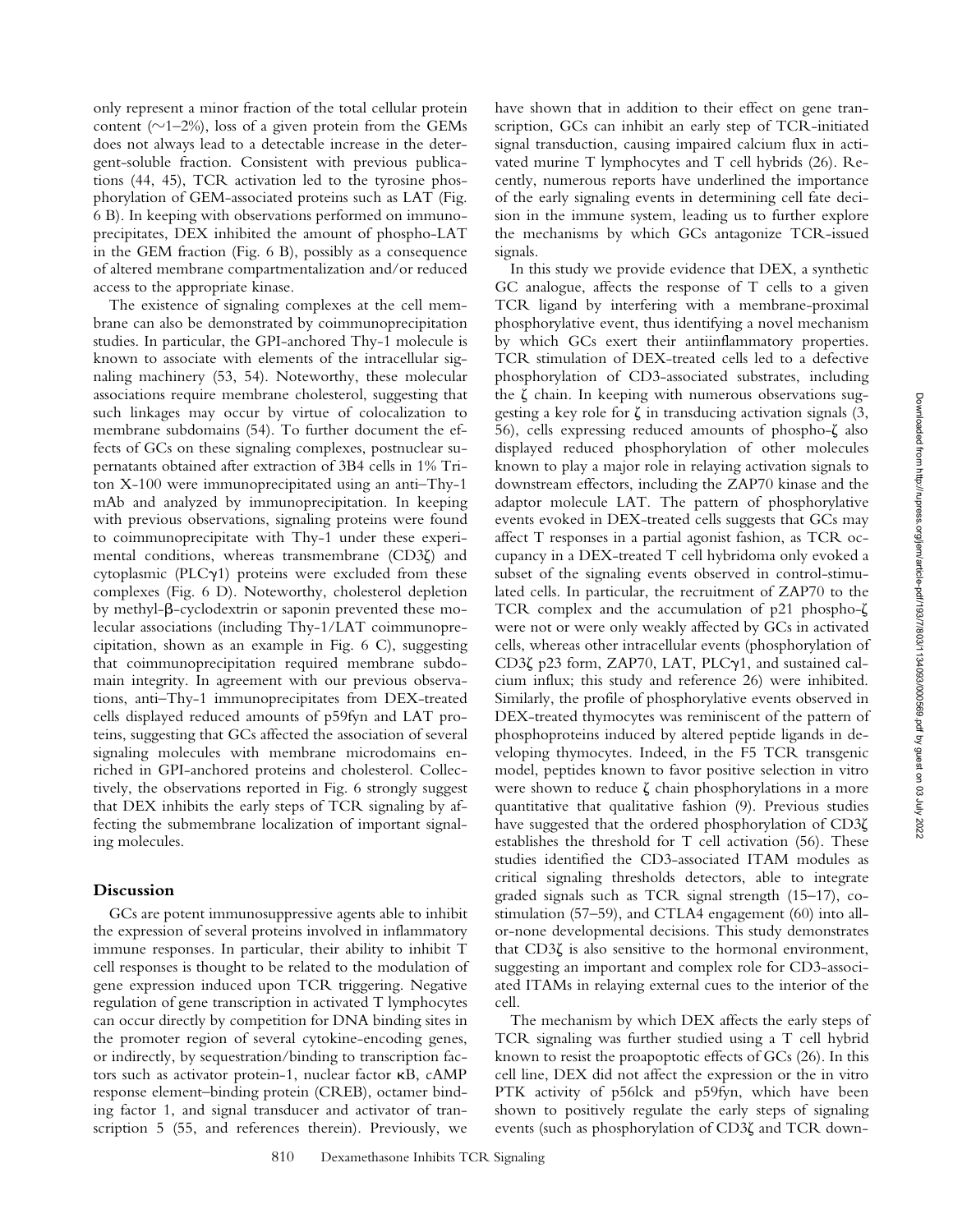modulation) inhibited by GCs. This observation suggests that PTK activity is not the primary target of DEX, arguing against a role for Csk (a tyrosine kinase known to inhibit the enzymatic activity of p56lck; reference 61), CD45, or src homology 2 domain–bearing protein tyrosine phosphatase 1 (SHP-1) (hematopoietic tyrosine phosphatases able to downregulate Lck kinase activity; references 62, 63).

Analysis of membrane subdomains revealed a possible mechanism by which DEX may modulate TCR signaling. Recently it has been suggested that *src* PTKs and other important signaling molecules including LAT are confined into specific detergent-resistant plasma membrane domains (GEMs) enriched in sphingolipids and GPI-anchored proteins (30, 43, 44). The fact that components of the TCR– CD3 complex are recruited into the GEMs upon stimulation and phosphorylated on tyrosine residues within this compartment argues for an important role of these membrane domains in signal transduction (46). Accordingly, numerous experiments indicate that disruption of GEMs (and the consequent dispersion of their content into the detergent-soluble membrane fraction) inhibits TCR signal transduction (43, 44, 47, 48). The present report suggests that DEX affects the submembrane compartmentalization of several molecules associated with the inner (cytoplasmic) lipid layer of the GEMs, including the src PTKs, p56lck and p59fyn. Based on the current literature, displacement of Src family kinases and LAT from the GEMs might be because of modification of the GEM lipid content (such as lower cholesterol content and/or the phospholipid composition; references 47–49) or by altered protein acylation. Indeed, studies using Lck and LAT mutant proteins lacking acylation sites have shown that these proteins are excluded from the GEMs in transfected T cells and are unable to transduce signals issued from the TCR (30, 64, 65). However, note that an Lck mutant that cannot be palmitoylated is unable to associate with membranes (65), whereas DEX failed to affect stable membrane interaction of Lck (Fig. 5 A). Moreover, no effect of DEX on membrane-associated cholesterol was evidenced by filipin staining (unpublished observations). In any event, the results reported in this study are consistent with the view that disruption of GEMs may be the primary cause of partial signaling in DEXtreated T cells. Dispersion of signaling molecules such as Lck or Fyn in the soluble membrane fraction may affect their enzymatic activity, as it has been recently recognized that these kinases exhibit optimal activity only when associated with cholesterol-enriched domains (66). Moreover, altered membrane localization may impede an adequate juxtaposition of PTKs with their substrate upon TCR stimulation or cause their sequestration in ineffective signaling complexes, resulting in a novel pattern of phosphorylating events and altered biological response. Of interest, it has been recently demonstrated that inhibition of CD4 association with the Ag–MHC-engaged TCR leads to partial signaling (predominant accumulation of the p21 isoform of phospho- $\zeta$ ) in response to an agonist (67). Collectively, these data strongly suggest that partial signaling may

be a consequence of ineffective clustering of TCR subunits with the relevant membrane-associated src PTKs. The analysis of phospho- $\zeta$  p21 isoform levels in unstimulated cells is in agreement with this hypothesis. Reduced levels of p21 in these cells (Fig. 1 B) appear to be the consequence of altered membrane localization of PTKs (Fig. 6  $\overline{A}$ ), as both CD3 $\zeta$  submembrane compartmentalization (Fig. 6 A) and PTK enzymatic activity (Fig. 5) were unaffected by DEX treatment.

The interest in the phenomenon reported here lies in its possible in vivo relevance. Thymic selection, a process whereby autoreactive thymocytes are induced to die (negative selection) while thymocytes displaying self-MHC– restricted potential are allowed to differentiate into mature T cells (positive selection), is thought to depend on subtle differences in the signals issued by the TCR in response to self-peptide–MHC complexes expressed in the thymus (1, 68, 69). Recently, it has been demonstrated that the thymic epithelium and possibly thymocytes themselves produce steroids, suggesting a potential role of GCs in the control of T cell development and repertoire development (23, 70). Accordingly, downregulation of GC receptors on thymocytes and/or pharmacological inhibition of GC synthesis have been shown to affect thymic differentiation in vivo (71, 72). These authors have proposed that GCs produced in the thymus antagonize TCR signals, thus shifting the positive selection window towards higher TCR avidities for self-Ag–MHC complexes. The work presented here provides a sound basis for explaining these observations. We propose that GCs may affect thymocyte development by modifying the early signals issued by the TCR, converting an agonist signal (causing negative selection) into a positively selecting, partial agonist–like signal. Similarly, GCs may cause cell death by the neglect of cells expressing TCRs with very low self-reactivity. Therefore, it is tempting to speculate that by lowering TCR sensitivity, GCs may shift the range of positively selected TCRs towards a higher self-reactivity, possibly ensuring that T cells surviving positive selection display a sufficient reactivity to self-MHC in the periphery. Noteworthy, this hypothesis postulates that lack of thymic GC receptor expression would lead to subtle changes in repertoire selection, with no major alteration in overall thymic cellularity. In keeping with this hypothesis, lack of GC responsiveness led to the specific loss of T cells bearing a TCR specific for a given Ag (73), with no major impact on thymic cell numbers and phenotype (74).

Signal strength has also been proposed to regulate the development of helper subsets in the periphery. Numerous studies have suggested that "weak" and/or partial signaling in mature lymphocytes favors Th2 cell development. Priming of naive T cells with optimal doses of an agonist peptide will induce Th1 development, whereas very low doses of an agonist peptide or stimulation by a low-avidity altered peptide ligand will favor Th2 differentiation (11, 75). GCs in vivo and in vitro have been shown to favor Th2 cell differentiation in response to Ag (24, 76, 77), suggesting again that by reducing TCR signal strength, GCs may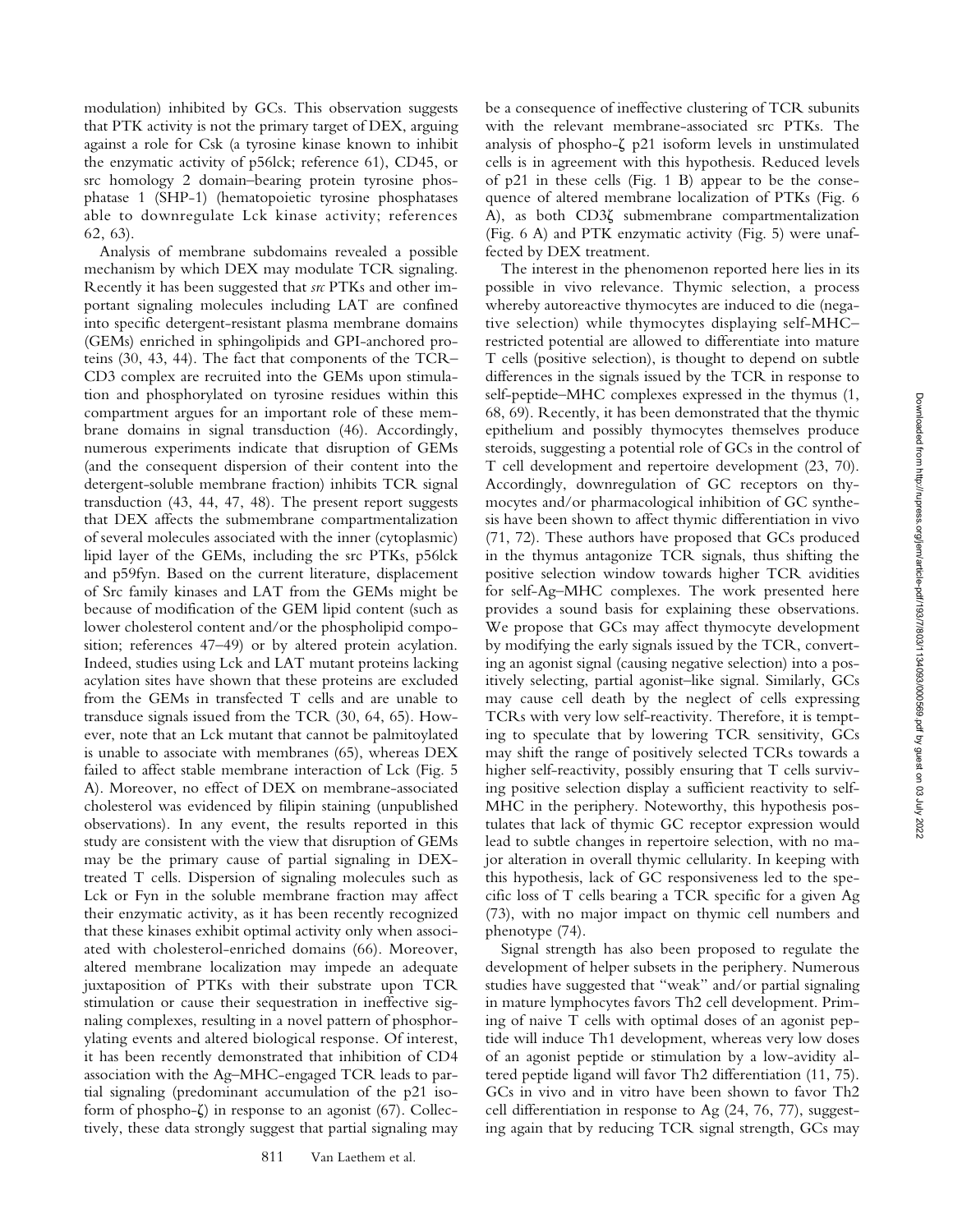affect cell fate decisions in the periphery. Noteworthy, we and others have proposed previously that GCs may favor Th2 development by affecting both survival of dendritic cells and IL-12 production (78–80). These observations suggest that by affecting both APC function and TCR signaling, endogenous GCs produced during acute infection may favor the development of Th2-like cells with antiinflammatory properties.

In conclusion, our study illustrates a novel aspect of the signaling flexibility of the TCR, revealing that in addition to avidity for Ag–MHC and costimulation, environmental factors such as GC hormones determine the nature of intracellular signals induced by the TCR. Further studies are required to better understand how all these influences are translated in vivo into distinct functional responses.

We would like to thank Drs. L. Samelson, R. Kubo, P. Draper, and A. Weiss for providing reagents; Drs. H.T. He, O. Williams, and D. Nolan for interesting discussions and comments on the manuscript; Dr. M. Moser for careful review of the manuscript; and G. Dewasme, F. Thielemans, M. Swaenepoel, and P. Veirman for technical assistance.

This work was funded by the Belgian Program in Interuniversity Poles of Attraction initiated by the Belgian State, Prime Minister's Office, Science Policy Programming, and by a Research Concerted Action of the Communauté Française de Belgique. The scientific responsibility is assumed by its authors. F. Van Laethem is supported by the Fonds pour la Formation à la Recherche dans l'Industrie et dans l'Agriculture; and E. Baus is supported by the Fonds National de la Recherche Scientifique.

*Submitted: 6 April 2000 Revised: 14 February 2001 Accepted: 16 February 2001*

#### **References**

- 1. Germain, R.N., and I. Stefanova. 1999. The dynamics of T cell receptor signaling: complex orchestration and the key roles of tempo and cooperation. *Annu. Rev. Immunol.* 17: 467–522.
- 2. Constant, S.L., and K. Bottomly. 1997. Induction of Th1 and Th2  $CD4^+$  T cell responses: the alternative approaches. *Annu. Rev. Immunol.* 15:297–322.
- 3. Kersh, E.N., A.S. Shaw, and P.M. Allen. 1998. Fidelity of T cell activation through multistep  $T$  cell receptor  $\zeta$  phosphorylation. *Science*. 281:572–575.
- 4. Evavold, B.D., J. Sloan-Lancaster, and P.M. Allen. 1993. Tickling the TCR: selective T-cell functions stimulated by altered peptide ligands. *Immunol. Today.* 14:602–609.
- 5. Sloan-Lancaster, J., and P.M. Allen. 1996. Altered peptide ligand-induced partial T cell activation: molecular mechanisms and role in T cell biology. *Annu. Rev. Immunol.* 14:1– 27.
- 6. Jameson, S.C., and M.J. Bevan. 1995. T cell receptor antagonists and partial agonists. *Immunity*. 2:1–11.
- 7. Sloan-Lancaster, J., B.D. Evavold, and P.M. Allen. 1993. Induction of T-cell anergy by altered T-cell-receptor ligand on live antigen-presenting cells. *Nature.* 363:156–159.
- 8. Sebzda, E., T.M. Kundig, C.T. Thomson, K. Aoki, S.Y. Mak, J.P. Mayer, T. Zamborelli, S.G. Nathenson, and P.S. Ohashi. 1996. Mature T cell reactivity altered by peptide ag-

onist that induces positive selection. *J. Exp. Med.* 183:1093– 1104.

- 9. Smyth, L.A., O. Williams, R.D. Huby, T. Norton, O. Acuto, S.C. Ley, and D. Kioussis. 1998. Altered peptide ligands induce quantitatively but not qualitatively different intracellular signals in primary thymocytes. *Proc. Natl. Acad. Sci. USA.* 95:8193–8198.
- 10. Hogquist, K.A., S.C. Jameson, W.R. Heath, J.L. Howard, M.J. Bevan, and F.R. Carbone. 1994. T cell receptor antagonist peptides induce positive selection. *Cell.* 14:17–27.
- 11. Constant, S., C. Pfeiffer, A. Woodard, T. Pasqualini, and K. Bottomly. 1995. Extent of T cell receptor ligation can determine the functional differentiation of naive CD4<sup>+</sup> T cells. *J*. *Exp. Med.* 182:1591–1596.
- 12. Hosken, N.A., K. Shibuya, A.W. Heath, K.M. Murphy, and A. O'Garra. 1995. The effect of antigen dose on  $CD4^+$  T helper cell phenotype development in a T cell receptor- $\alpha\beta$ transgenic model. *J. Exp. Med.* 182:1579–1584.
- 13. Tao, X., C. Grant, S. Constant, and K. Bottomly. 1994. Induction of IL-4-producing  $CD4^+$  T cells by antigenic peptides altered for TCR binding. *J. Immunol.* 158:4237–4244.
- 14. Smith, J.A., Q. Tang, and J.A. Bluestone. 1998. Partial TCR signals delivered by FcR-nonbinding anti-CD3 monoclonal antibodies differentially regulate individual Th subsets. *J. Immunol.* 160:4841–4849.
- 15. Sloan-Lancaster, J., A.S. Shaw, J.B. Rothbard, and P.M. Allen. 1994. Partial T cell signaling: altered phospho- $\zeta$  and lack of zap70 recruitment in APL-induced T cell anergy. *Cell.* 79:913–922.
- 16. Madrenas, J., R.L. Wange, J.L. Wang, N. Isakov, L.E. Samelson, and R.N. Germain. 1995.  $\zeta$  phosphorylation without ZAP-70 activation induced by TCR antagonists or partial agonists. *Science.* 267:515–518.
- 17. Reis é Sousa, C., E.H. Levine, and R.N. Germain. 1996. Partial signaling by  $CD8<sup>+</sup>$  T cells in response to antagonist ligands. *J. Exp. Med.* 184:149–157.
- 18. Alam, S.M., P.J. Travers, J.L. Wung, W. Nasholds, S. Redpath, S.C. Jameson, and N.R. Gascoigne. 1996. T-cellreceptor affinity and thymocyte positive selection. *Nature.* 381:616–620.
- 19. Allen, P.M. 1994. Peptides in positive and negative selection: a delicate balance. *Cell.* 76:593–596.
- 20. Madrenas, J., L.A. Chau, J. Smith, J.A. Bluestone, and R.N. Germain. 1997. The efficiency of CD4 recruitment to ligand-engaged TCR controls the agonist/partial agonist properties of peptide-MHC molecule ligands. *J. Exp. Med.* 185:219–229.
- 21. Cato, A.C., and E. Wade. 1996. Molecular mechanisms of anti-inflammatory action of glucocorticoids. *Bioessays.* 18: 371–378.
- 22. Ashwell, J.D., F.W. Lu, and M.S. Vacchio. 2000. Glucocorticoids in T cell development and function. *Annu. Rev. Immunol.* 18:309–345.
- 23. Vacchio, M.S., V. Papadopoulos, and J.D. Ashwell. 1994. Steroid production in the thymus: implications for thymocyte selection. *J. Exp. Med.* 179:1835–1846.
- 24. Daynes, R.A., and B. Araneo. 1989. Contrasting effects of glucocorticoids on the capacity of T cells to produce the growth factors interleukin 2 and interleukin 4. *Eur. J. Immunol.* 19:2319–2325.
- 25. Mamalaki, C., T. Norton, Y. Tanaka, A.R. Townsend, P. Chandler, E. Simpson, and D. Kioussis. 1992. Thymic depletion and peripheral activation of class I major histocompati-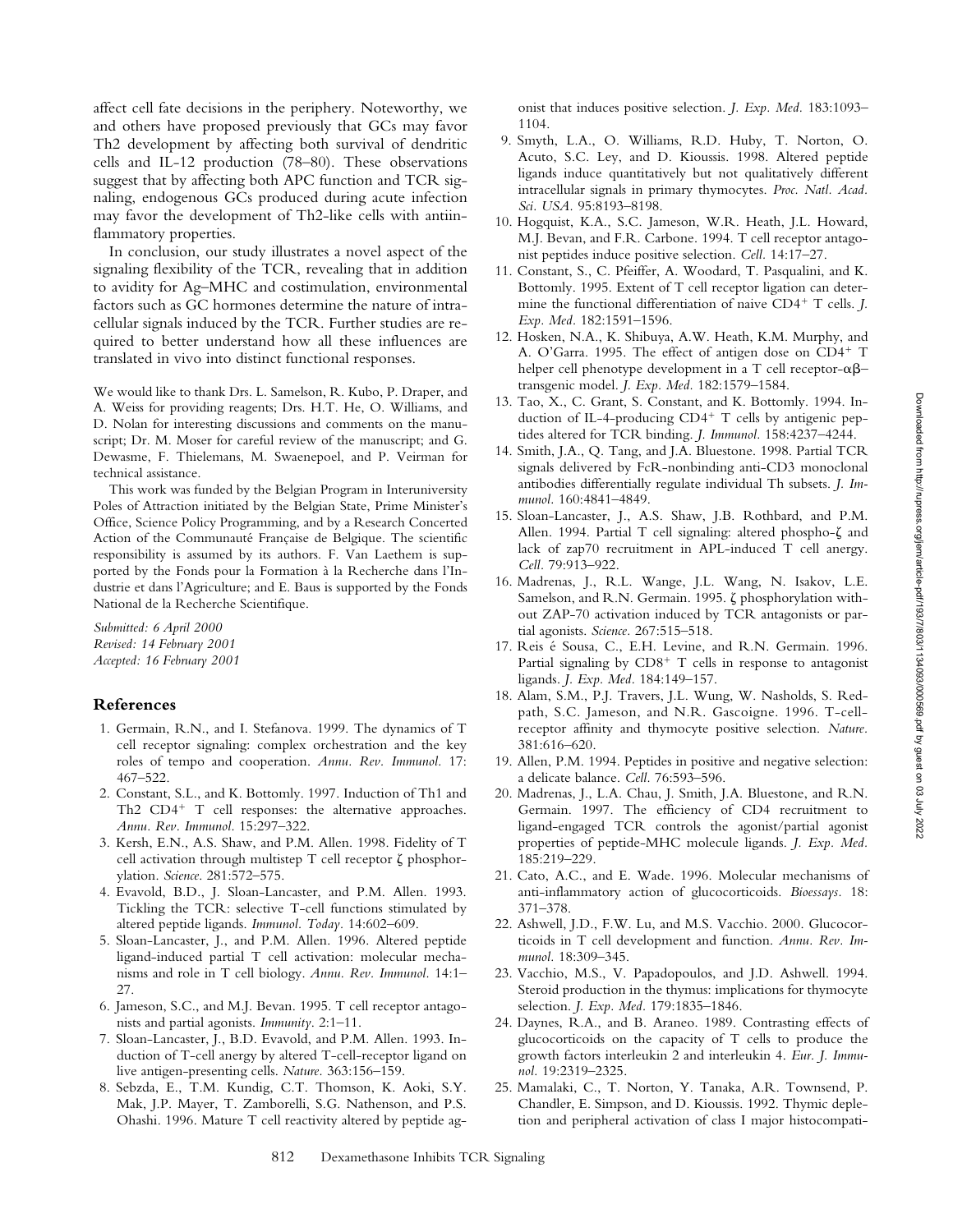bility complex-restricted T cells by soluble peptide in T-cell receptor transgenic mice. *Proc. Natl. Acad. Sci. USA.* 89: 11342–11346.

- 26. Baus, E., F. Andris, P.M. Dubois, J. Urbain, and O. Leo. 1996. Dexamethasone inhibits the early steps of antigen receptor signaling in activated T lymphocytes. *J. Immunol.* 156: 4555–4561.
- 27. Tanaka, Y., O. Williams, R. Tarazona, A. Wack, T. Norton, and D. Kioussis. 1997. In vitro positive selection of  $\alpha\beta$  TCR transgenic thymocytes by a conditionally immortalized cortical epithelial clone. *Int. Immunol.* 9:381–393.
- 28. Coulie, P.G., C. Uyttenhove, P. Wauters, N. Manolios, R.D. Klausner, L.E. Samelson, and J. Van Snick. 1991. Identification of a murine monoclonal antibody specific for an allotypic determinant on mouse CD3. *Eur. J. Immunol.* 21: 1703–1709.
- 29. Nolan, D.P., D.G. Jackson, M.J. Biggs, E.D. Brabazon, A. Pays, F. Van Laethem, F. Paturiaux-Hanocq, J.F. Elliot, H.P. Voorheis, and E. Pays. 2000. Characterization of a novel alanine-rich protein located in surface microdomains in *Trypanosoma brucei*. *J. Biol. Chem.* 275:4072–4080.
- 30. Zhang, W., R.P. Trible, and L.E. Samelson. 1998. LAT palmitoylation: its essential role in membrane microdomain targeting and tyrosine phosphorylation during T cell activation. *Immunity.* 9:239–246.
- 31. Wessel, D., and U.I. Flugge. 1984. A method for the quantitative recovery of protein in dilute solution in the presence of detergents and lipids. *Anal. Biochem.* 138:141–143.
- 32. Zhang, W., J. Sloan-Lancaster, J. Kitchen, R.P. Trible, and L.E. Samelson. 1998. LAT: the ZAP-70 tyrosine kinase substrate that links T cell receptor to cellular activation. *Cell.* 92: 83–92.
- 33. Weber, J.R., S. Orstavik, K.M. Torgersen, N.C. Danbolt, S.F. Berg, J.C. Ryan, K. Tasken, J.B. Imboden, and J.T. Vaage. 1998. Molecular cloning of the cDNA encoding pp36, a tyrosine-phosphorylated adaptor protein selectively expressed by T cells and natural killer cells. *J. Exp. Med.* 187: 1157–1161.
- 34. Finco, T.S., T. Kadlecek, W. Zhang, L.E. Samelson, and A. Weiss. 1998. LAT is required for TCR-mediated activation of PLCg1 and the Ras pathway. *Immunity.* 9:617–625.
- 35. Wehling, M. 1997. Specific, nongenomic actions of steroid hormones. *Annu. Rev. Physiol*. 59:365–393.
- 36. van Oers, N.S., N. Killeen, and A. Weiss. 1994. ZAP-70 is constitutively associated with tyrosine-phosphorylated TCR z in murine thymocytes and lymph node T cells. *Immunity.* 1:675–685.
- 37. Wiest, D.L., J.M. Ashe, R. Abe, J.B. Bolen, and A. Singer. 1996. TCR activation of ZAP70 is impaired in  $CD4+CD8+$ thymocytes as a consequence of intrathymic interactions that diminish available p56lck. *Immunity.* 4:495–504.
- 38. Valitutti, S., S. Muller, M. Cella, E. Padovan, and A. Lanzavecchia. 1995. Serial triggering of many T-cell receptors by a few peptide-MHC complexes. *Nature.* 375:148–151.
- 39. D'Oro, U., M.S. Vacchio, A.S. Weissman, and J.D. Ashwell. 1997. Activation of Lck tyrosine kinase targets cell surface T cell antigen receptors for lysosomal degradation. *Immunity.* 7:619–628.
- 40. van Oers, N.S., N. Killeen, and A. Weiss. 1996. Lck targets the tyrosine phosphorylation of the T cell receptor subunits and ZAP-70 in murine thymocytes. *J. Exp. Med.* 183:1053– 1062.
- 41. Veillette, A., M.A. Bookman, E.M. Hork, L.E. Samelson,

and J.B. Bolen. 1989. Signal transduction through the CD4 receptor involves the activation of the internal membrane tyrosine kinase p56Lck. *Nature.* 338:257–259.

- 42. Brown, D.A., and E. London. 1998. Function of lipid rafts in biological membranes. *Annu. Rev. Cell Dev. Biol.* 14:111– 136.
- 43. Simons, K., and D. Toomre. 2000. Lipid rafts and signal transduction. *Nat. Rev. (Mol. Cell. Biol.).* 1:31–39.
- 44. Xavier, R., T. Brennan, Q. Li, C. McCormack, and B. Seed. 1998. Membrane compartmentation is required for efficient T cell activation. *Immunity.* 8:723–732.
- 45. Montixi, C., C. Langlet, A.M. Bernard, J. Thimonier, C. Dubois, M.A. Wurbel, J.P. Chauvin, M. Pierres, and H.T. He. 1998. Engagement of T cell receptor triggers its recruitment to low-density detergent-insoluble membrane domains. *EMBO (Eur. Mol. Biol. Organ.) J.* 17:5334–5348.
- 46. Viola, A., and A. Lanzavecchia. 1999. T-cell activation and the dynamic world of rafts. *APMIS.* 107:615–623.
- 47. Ilangumaran, S., H.T. He, and D.C. Hoessli. 2000. Microdomains in lymphocyte signaling: beyond GPI-anchored proteins. *Immunol. Today.* 21:2–7.
- 48. Stulnig, T.M., M. Berger, T. Sigmund, H. Stockinger, V. Horesji, and W. Waldhausl. 1997. Signal transduction via glycosyl phosphatidyl-anchored proteins in T cells is inhibited by lowering cellular cholesterol. *J. Biol. Chem.* 272: 19242–19247.
- 49. Stulnig, T.M., M. Berger, T. Sigmund, H. Stockinger, V. Horesji, and W. Waldhausl. 1998. Polyunsaturated fatty acids inhibit T cell signaling transduction by modification of detergent-insoluble membrane domains. *J. Cell Biol.* 143:637– 644.
- 50. Webb, Y., L. Hermida-Matsumoto, and M.D. Resh. 2000. Inhibition of protein palmitoylation, raft localization, and T cell signaling by 2-bromopalmitate and polyunsaturated fatty acids. *J. Biol. Chem.* 275:261–270.
- 51. Brown, D.A., and J.K. Rose. 1992. Sorting of GPI-anchored proteins to glycolipid-enriched membrane subdomains during transport to the apical cell surface. *Cell.* 68:533–544.
- 52. Rodgers, W., and J.K. Rose. 1996. Exclusion of CD45 inhibits activity of p56lck associated with glycolipid-enriched membrane domains. *J. Cell Biol.* 135:1515–1523.
- 53. Thomas, P.M., and L.E. Samelson. 1992. The glycophosphatidylinositol-anchored Thy-1 molecule interacts with the p60fyn protein tyrosine kinase in T cells. *J. Biol. Chem.* 267: 12317–12322.
- 54. Draberova, L., M. Amoui, and P. Draber. 1996. Thy-1 mediated activation of rat mast cells: the role of Thy-1 membrane microdomains. *Immunology.* 87:141–148.
- 55. De Bosscher, K., M.L. Schmitz, W. Vanden Berghe, S. Plaisance, W. Fiers, and G. Haegeman. 1997. Glucocorticoidmediated repression of nuclear factor-kB-dependent transcription involves direct interference with transactivation. *Proc. Natl. Acad. Sci. USA.* 94:13504–13509.
- 56. Irving, B.A., A.N. Chan, and A. Weiss. 1993. Functional characterization of a signal transducing motif present in the T cell antigen receptor ζ chain. *J. Exp. Med.* 177:1093–1103.
- 57. Tuosto, L., and O. Acuto. 1998. CD28 affects the earliest signaling events generated by TCR engagement. *Eur. J. Immunol.* 28:2131–2142.
- 58. Boussiotis, V.A., D.L. Barber, B.J. Lee, J.G. Gribben, G.J. Freeman, and N.M. Nadler. 1996. Differential association of protein tyrosine kinases with the T cell receptor is linked to the induction of anergy and its prevention by B7 family-